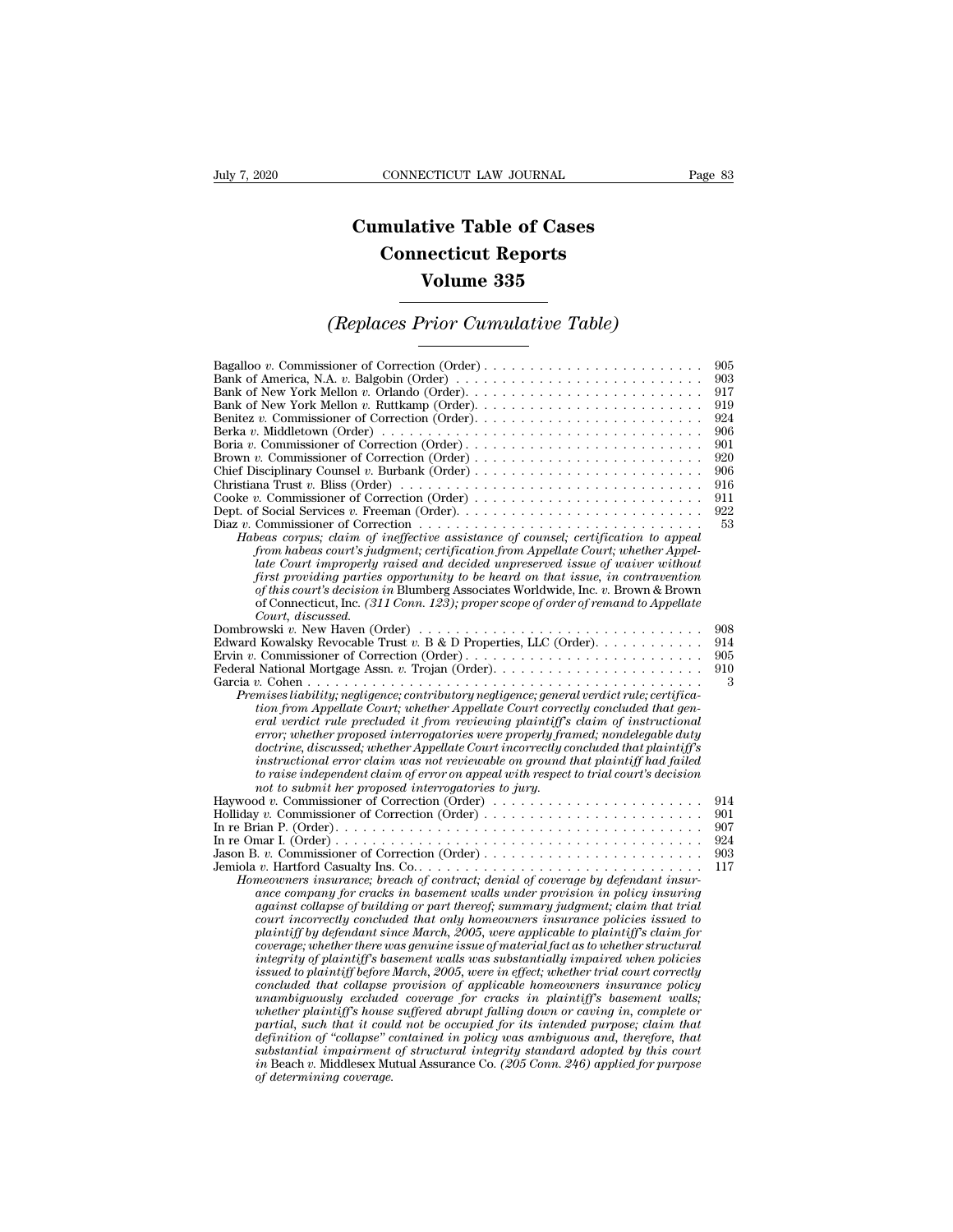| Page 84                  | CONNECTICUT LAW JOURNAL                                                                                                                                                | July 7, 2020 |            |
|--------------------------|------------------------------------------------------------------------------------------------------------------------------------------------------------------------|--------------|------------|
|                          |                                                                                                                                                                        |              |            |
|                          |                                                                                                                                                                        |              | 62         |
|                          | Homeowners insurance; breach of contract; crumbling foundations; motion for sum-<br>mary judgment; certified question from United States District Court for District   |              |            |
|                          | of Connecticut; reformulation of certified question; whether substantial impair-                                                                                       |              |            |
|                          | ment of structural integrity standard, as set forth in Beach v. Middlesex Mutual                                                                                       |              |            |
|                          | Assurance Co. (205 Conn. 246), was applicable to provision of plaintiffs' home-<br>owners insurance policy covering collapse of building; evidence required to satisfy |              |            |
|                          | substantial impairment of structural integrity standard, discussed; claim that,                                                                                        |              |            |
|                          | to satisfy substantial impairment of structural integrity standard, home must                                                                                          |              |            |
|                          | be in imminent danger of falling down or caving in, that is, in imminent danger of                                                                                     |              |            |
|                          | actual collapse; whether coverage exclusion in plaintiffs' homeowners insurance<br>policy for collapse of "foundation" unambiguously included basement walls of        |              |            |
| <i>plaintiffs'</i> home. |                                                                                                                                                                        |              |            |
|                          | Kohl's Dept. Stores, Inc. v. Rocky Hill (Order) $\dots \dots \dots \dots \dots \dots \dots \dots \dots \dots$                                                          |              | 917        |
|                          |                                                                                                                                                                        |              | 1          |
|                          | Habeas corpus; certification from Appellate Court; claim that habeas court improp-<br>erly dismissed habeas petition as untimely filed; whether Appellate Court cor-   |              |            |
|                          | rectly concluded that petitioner lacked good cause for his untimely filing when                                                                                        |              |            |
|                          | he had relied on advice of his attorney to withdraw previous, validly filed petition                                                                                   |              |            |
|                          | and to file present petition in its place, even though it would be subject to statutory                                                                                |              |            |
|                          | $(\S 52-470 (d))$ presumption of delay; certification improvidently granted.                                                                                           |              | 905        |
|                          |                                                                                                                                                                        |              | 904        |
|                          |                                                                                                                                                                        |              | 915        |
|                          |                                                                                                                                                                        |              | 909        |
|                          | Nietupski v. Del Castillo (Order) $\dots \dots \dots \dots \dots \dots \dots \dots \dots \dots \dots \dots \dots$<br>Pentland v. Commissioner of Correction (Order)    |              | 916<br>919 |
|                          |                                                                                                                                                                        |              | 921        |
|                          |                                                                                                                                                                        |              | 923        |
|                          |                                                                                                                                                                        |              | 923        |
|                          | Ruiz v. Commissioner of Correction (Order) $\dots \dots \dots \dots \dots \dots \dots \dots \dots \dots$                                                               |              | 917<br>915 |
|                          |                                                                                                                                                                        |              | 903        |
|                          |                                                                                                                                                                        |              | 919        |
|                          |                                                                                                                                                                        |              | 913<br>908 |
|                          |                                                                                                                                                                        |              | 902        |
|                          |                                                                                                                                                                        |              | 918        |
|                          |                                                                                                                                                                        |              | 918        |
|                          | State v. Douglas C. (Order) $\ldots \ldots \ldots \ldots \ldots \ldots \ldots \ldots \ldots \ldots \ldots \ldots \ldots$                                               |              | 904<br>902 |
|                          |                                                                                                                                                                        |              | 912        |
|                          |                                                                                                                                                                        |              | 922        |
|                          |                                                                                                                                                                        |              | 914        |
|                          |                                                                                                                                                                        |              | 912<br>918 |
|                          |                                                                                                                                                                        |              | 921        |
|                          | State v. Randy G. (Order) $\ldots \ldots \ldots \ldots \ldots \ldots \ldots \ldots \ldots \ldots \ldots \ldots \ldots$                                                 |              | 911        |
|                          |                                                                                                                                                                        |              | 920        |
|                          | Possession of child pornography second degree; whether trial court incorrectly con-                                                                                    |              | 29         |
|                          | cluded that search warrant affidavit provided probable cause to search defendant's                                                                                     |              |            |
|                          | residence for evidence of possession of child pornography; unpreserved claim                                                                                           |              |            |
|                          | that this court should adopt more demanding standard under Connecticut consti-<br>tution for assessing whether there is probable cause to issue search warrant.        |              |            |
|                          |                                                                                                                                                                        |              | 913        |
|                          |                                                                                                                                                                        |              | 907        |
|                          |                                                                                                                                                                        |              | 916        |
|                          |                                                                                                                                                                        |              | 912<br>906 |
|                          | Streifel v. Bulkley (Order) $\dots \dots \dots \dots \dots \dots \dots \dots \dots \dots \dots \dots \dots \dots \dots$                                                |              | 911        |
|                          |                                                                                                                                                                        |              | 913        |
|                          |                                                                                                                                                                        |              | 915        |
|                          | U.S. Bank, National Assn. v. Mamudi (Order)<br>U.S. Bank National Assn. v. Rothermel (Order)                                                                           |              | 921<br>910 |
|                          |                                                                                                                                                                        |              |            |